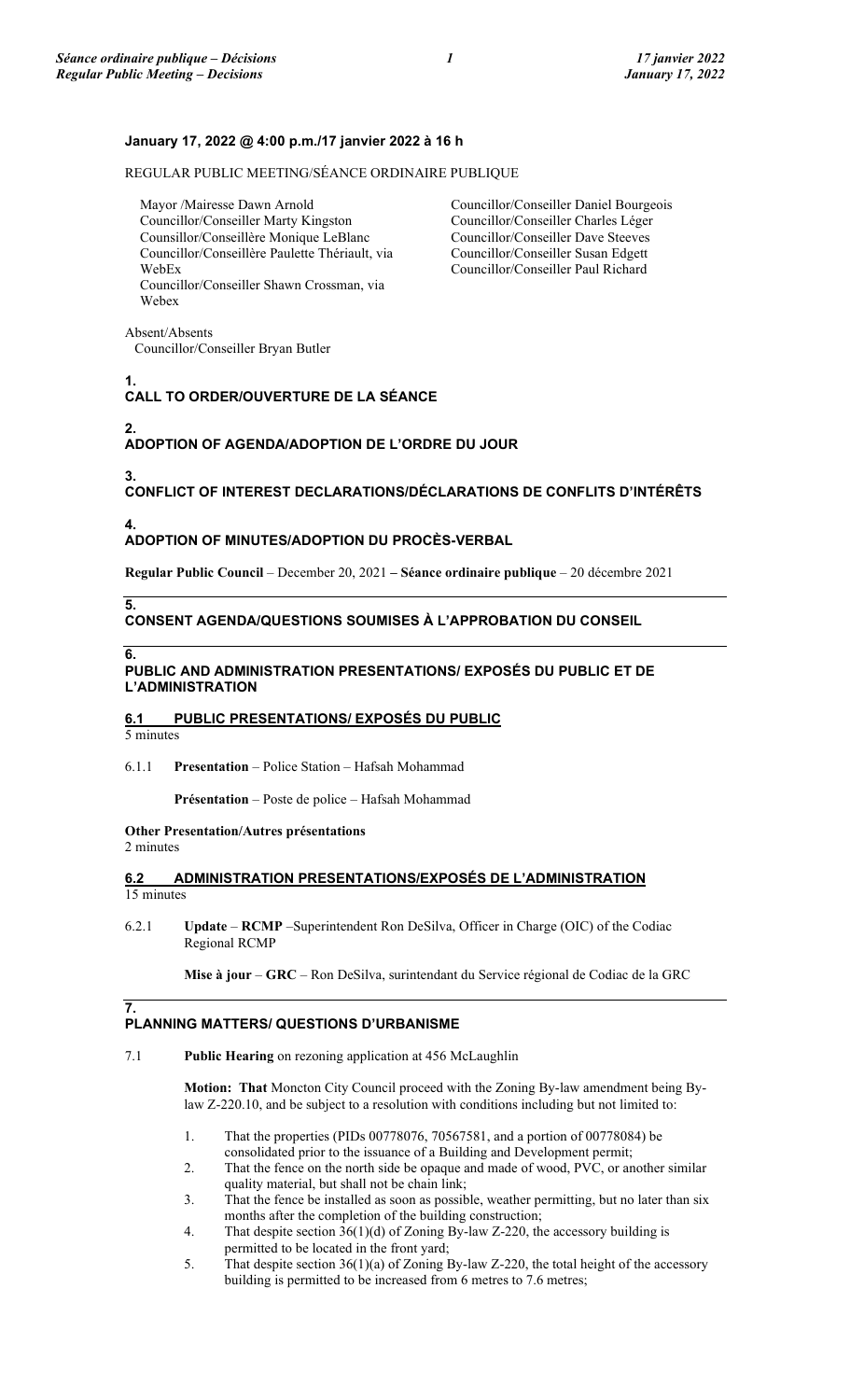- 6. That despite section  $36(1)(c)$  of Zoning By-law Z-220, the height of the accessory building from the established grade to the underside of eaves of the gable roof is permitted to be increased from 3 metres to 4.6 metres;
- 7. That all uses of land pursuant to this agreement shall conform with the provisions of the City of Moncton Zoning By-law, as amended from time to time, except as otherwise provided herein;
- 8. That nothing contained herein shall prohibit or in any way limit the Developer's right to apply for a variance pursuant to the provisions of the Community Planning Act; and,
- 9. The development shall be carried out in substantial conformance with the plans and drawings submitted as Schedule B

Moved by: Councillor Richard Seconded by: Councillor Edgett

## **MOTION CARRIED**

**Audience publique** – Demande de rezonage pour le 456, promenade McLaughlin

**Motion : Que** le Conseil municipal de Moncton aille de l'avant dans le processus de modification de l'Arrêté de zonage, soit l'Arrêté Z-220.10 et applique une résolution assortie des conditions suivantes, entre autres :

- 1. Les propriétés (NID 00778076 et 70567581, ainsi qu'une partie du NID 00778084) doivent être regroupées avant de délivrer le permis de construction et d'aménagement;
- 2. La clôture du côté nord doit être opaque et faite en bois, en PVC ou dans un autre matériau de qualité comparable, mais non en mailles losangées;
- 3. La clôture doit être installée le plus tôt possible, si la météo est clémente, au plus tard six mois suivant la fin de la construction de l'immeuble; et les travaux de paysagement réalisés le plus tôt possible, si la météo est clémente, au plus tard six mois suivant la fin de la construction de l'immeuble;
- 4. Malgré l'alinéa 36(1)d) de l'Arrêté de zonage Z-220, on autorise l'aménagement du bâtiment accessoire dans la cour avant;
- 5. Malgré l'alinéa 36(1)a) de l'Arrêté de zonage Z-220, on autorise à porter de 6 m à 7,6 m la hauteur totale du bâtiment accessoire;
- 6. Malgré l'alinéa 36(1)c) de l'Arrêté de zonage Z-220, on autorise à porter de 3 m à 4,6 m la hauteur du bâtiment accessoire à partir du niveau du sol établi jusqu'à la face inférieure de l'avant-toit de la toiture à pignon;
- 7. Tous les aménagements du terrain réalisés conformément à cette entente doivent respecter les dispositions de l'Arrêté de zonage de la Ville de Moncton, dans sa version modifiée périodiquement, sauf dans les cas prévus dans la présente;
- 8. Nulle disposition de la présente ne doit interdire ou limiter, d'une manière ou d'une autre, le droit du promoteur de demander une dérogation conformément aux dispositions de la *Loi sur l'urbanisme*;
- 9. Les travaux d'aménagement doivent être menés en respectant essentiellement les plans et les dessins soumis dans l'annexe B.

Proposée par le conseiller Richard Appuyée par la conseillère Edgett

### **MOTION ADOPTÉE**

#### **8.**

**9.**

## **STATEMENTS BY MEMBERS OF COUNCIL/ EXPOSÉS DES MEMBRES DU CONSEIL**

## **REPORTS AND RECOMMENDATIONS FROM COMMITTEES AND PRIVATE MEETINGS/ RAPPORTS ET RECOMMANDATIONS DES COMITÉS ET RÉUNIONS À HUIS CLOS**

9.1 **Recommendation(s)** – Special Private Session – December 13, 2021

### **Motion:**

**That** Moncton City Council authorize Administration to proceed with the reinforcement of approximately 210 metres along the banks of the Petitcodiac River between Bore Park and the former Moncton Wharf Boardwalk to protect and preserve the Riverfront Trail and associated infrastructure; and

**That** correspondence be sent to the Province of New Brunswick for funding assistance to stabilize the banks of the Petitcodiac River now that it is back to its former shoreline, and

**That** a formal response be received from the Riverkeepers by the end of this week (December 17, 2021) regarding their position on the suggested action by the City of Moncton.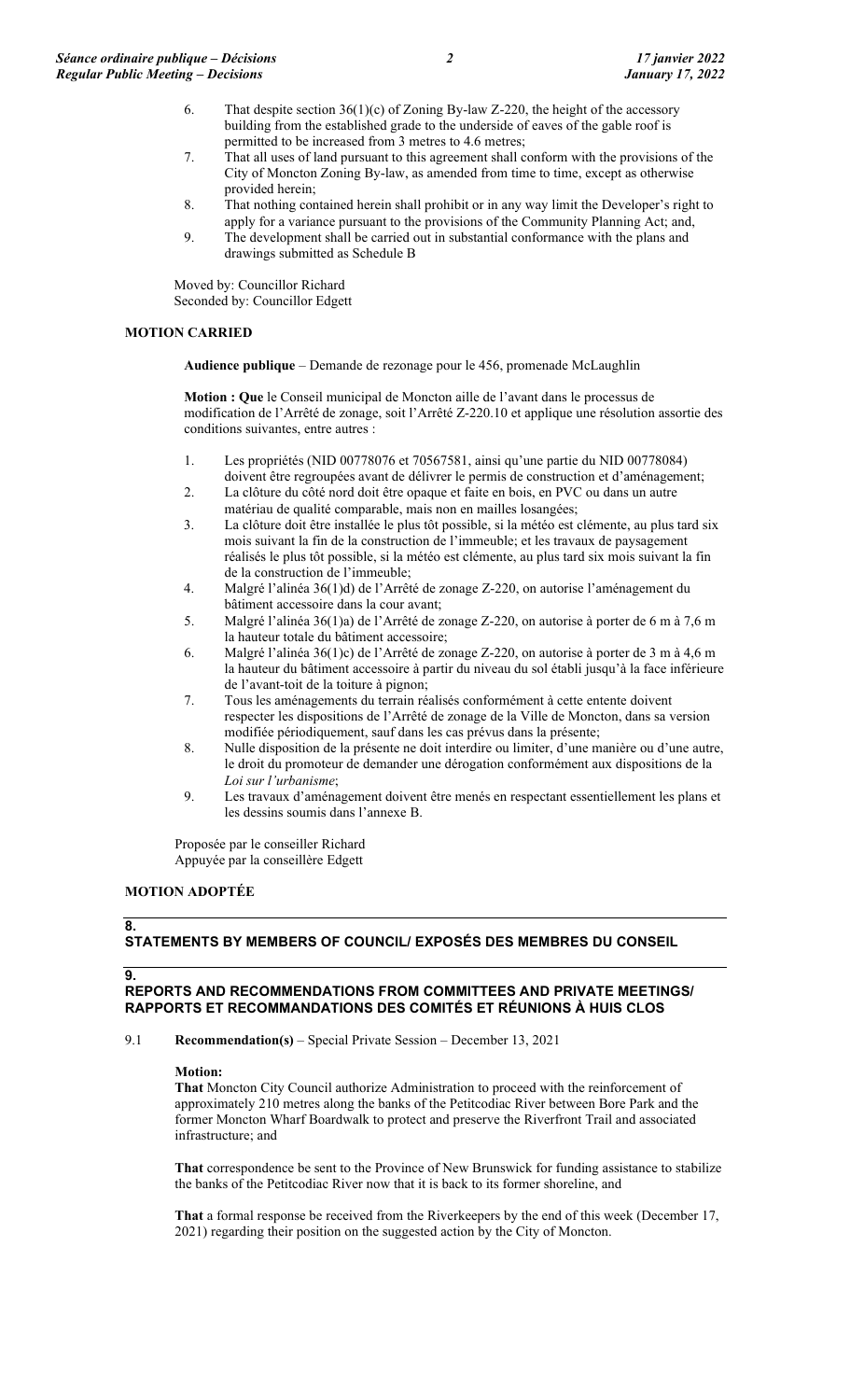Moved by: Deputy Mayor Léger Seconded by: Councillor Bourgeois

### **MOTION CARRIED**

**Recommandation(s)** – Séance extraordinaire à huis clos – 13 décembre 2021

#### **Motion :**

**Que** le Conseil municipal de Moncton autorise l'Administration à procéder à la fortification d'un tronçon d'environ 210 mètres sur les berges de la rivière Petitcodiac, entre le parc du Mascaret et l'ancienne promenade du quai Moncton, afin de protéger et de préserver le sentier Riverain et ses infrastructures.

**Que** l'on adresse au gouvernement du Nouveau-Brunswick une lettre pour l'aide financière à verser afin de stabiliser les berges de la rivière Petitcodiac, qui ont maintenant repris leur ancienne ligne de rive.

**Qu'une** réponse officielle soit adressée à la Ville de Moncton par les Sentinelles au plus tard le 17 décembre 2021 en ce qui concerne leur position sur les mesures suggérées par la Ville.

Proposée par le maire adjoint Léger Appuyée par le conseiller Bourgeois

### **MOTION ADOPTÉE**

9.2 **Recommendation(s)** – Special Private Session – January 17, 2022 *(if necessary)*

**Motion: That** Moncton City Council approve that the Acknowledgement and Consent Agreement be entered into between FiveFive Queen Development Inc., Atlantic Central and the City of Moncton; and that the Mayor and City Clerk be authorized to sign the Agreement and affix the Corporate Seal of the City of Moncton thereto.

Moved by: Councillor Thériault Seconded by: Councillor Kingston

#### **MOTION CARRIED**

**Recommandation(s)** – Séance extraordinaire à huis clos – 17 janvier 2022 *(si nécessaire)*

**Motion : Que** le conseil municipal de Moncton approuve l'entente de reconnaissance et de consentement entre FiveFive Queen Development Inc., Atlantic Central et la Ville de Moncton; et que la mairesse et la greffière soient autorisées à signer l'entente et à y apposer le sceau de la Ville de Moncton.

Proposée par la conseillère Thériault Appuyée par le conseiller Kingston

### **MOTION ADOPTÉE**

9.3 **Recommendation(s)** – Enhancing Democracy Committee – January 11, 2022

**1**/ **That** Section 27 of the Procedural By-law be reworded as follows: 27 (1) Subject to (2), Council shall consider no item of business unless the item has been placed on the agenda, or a modification to the agenda approved by unanimous consent at the meeting.

(2) If, during discussion on an agenda item of business, a related item of business not on the agenda is raised by an elected official or member of administration, it may be dealt with in one of the following ways:

a. An actionable motion may only be approved with the unanimous approval of all members present at the meeting; or

b. Direction may be given to the City Manager to bring the item forward at a future meeting. The City Manager may require that Council formally approve this request, if it is believed the request will require a significant amount of administrative time and resources.

#### **2**/ **That** Section 78 be reworded as follows:

78 (1) Subject to (2), the Notice of Motion will be placed under the *Reports from Administration* section of the agenda for the next regular Council Meeting at which the Member who made the Notice of Motion is present, to vote on the matter or determine if it requires additional administrative information.

(2) A Member may request that a Member's motion for which notice has not been provided be considered immediately if a vote dispensing with notice is supported by unanimous approval of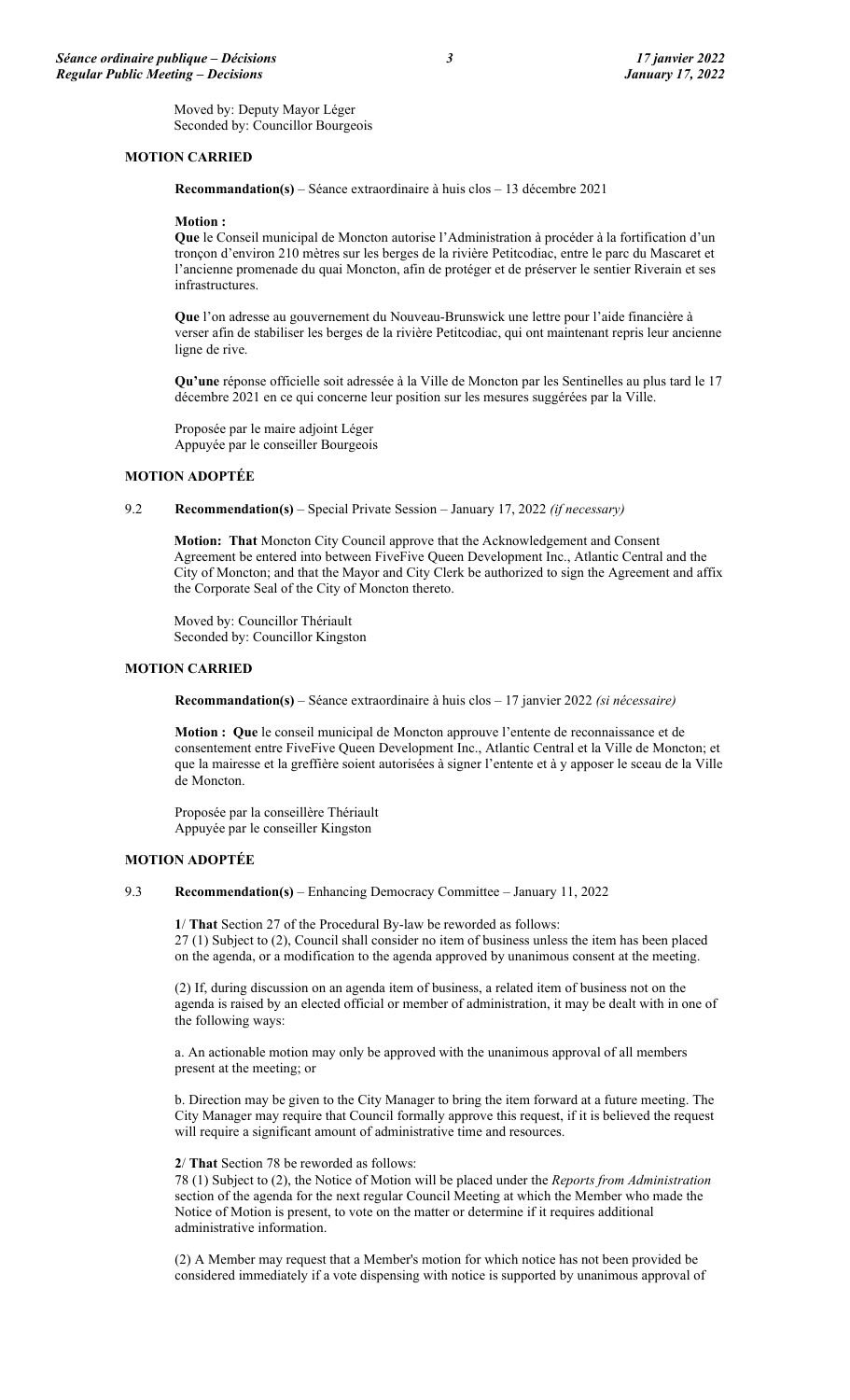Members present.

**3**/ **That** the time frame for the provision of information to City Council on a Notice of Motion be adjusted to reduce the current 3 months to 2 months, and to facilitate initial notice being given to members and the public electronically by the City Clerk, with follow-up at the next council meeting.

**4**/ **That** if approved, the above recommendations be incorporated into *By-law A-418 - A By-law Respecting the Proceedings of Moncton City Council and Committee Meetings* and that the appropriate amendments be brought forward for Council's consideration at the next possible City Council meeting.

Moved by: Councillor Edgett Seconded by: Councillor Thériault

#### **MOTION CARRIED**

*Nay : Councillor Bourgeois Councillor Crossman*

**Recommandation(s)** – Comité de mise en œuvre du rapport de la promotion de la démocratie – 11 janvier 2022

1/ Que le libellé de l'article 27 de l'Arrêté procédural soit remanié comme suit : 27 1) Sous réserve de l'alinéa 2), aucune question ne sera examinée par le conseil municipal si elle n'a pas été mise à l'ordre du jour ou ajoutée à celui-ci en tant que modification à l'ordre du jour approuvée par consentement unanime à la réunion.

2) Si, pendant la discussion d'un point à l'ordre du jour, un représentant élu ou un membre de l'administration soulève une question qui n'est pas inscrite à l'ordre du jour, cette question peut être débattue en faisant appel à l'un des moyens suivants :

a. une motion recevable ne peut être approuvée qu'avec l'accord unanime de tous les membres présents à la réunion;

b. on peut donner pour directive, au directeur municipal, de soumettre la question à une prochaine réunion. Le directeur municipal peut exiger que le conseil approuve en bonne et due forme cette demande, si l'on croit que la demande réclamera des heures et des ressources administratives considérables.

2/ Que le libellé de l'article 78 soit remanié comme suit :

78 1) Sous réserve de l'alinéa 2), l'avis de motion sera inscrit dans la partie de l'ordre du jour consacrée aux Rapports de l'administration de la prochaine réunion ordinaire du conseil municipal à laquelle assistera le membre qui a présenté l'avis de motion afin de soumettre la question à un vote ou de déterminer s'il y a lieu d'obtenir d'autres renseignements d'ordre administratif.

2) Un membre peut demander que la motion déposée par un membre et pour laquelle un avis n'a pas été donné soit étudiée immédiatement si un vote exemptant cet avis est justifié par l'approbation unanime des membres présents.

3/ Que le délai dans lequel on doit fournir l'information au conseil municipal sur un avis de motion soit remanié pour le ramener à deux mois, au lieu de trois à l'heure actuelle, de même que pour permettre à la greffière municipale d'adresser électroniquement l'avis initial aux membres et au public, en faisant un suivi à la réunion suivante du conseil.

4/ Que si elles sont approuvées, les recommandations suivantes soient intégrées dans l'Arrêté A-418 (Arrêté concernant les délibérations du conseil municipal de Moncton et les réunions des comités) et que les modifications voulues soient soumises à l'étude du conseil municipal à la prochaine réunion possible du conseil.

Proposée par la conseillère Edgett Appuyée par la conseillère Thériault

#### **MOTION ADOPTÉE**

**10.**

*Contre: Conseiller Bourgeois Conseiller Crossman*

### **REPORTS FROM ADMINISTRATION/ RAPPORTS DE L'ADMINISTRATION**

10.1 Moncton Market – COVID Relief 2022